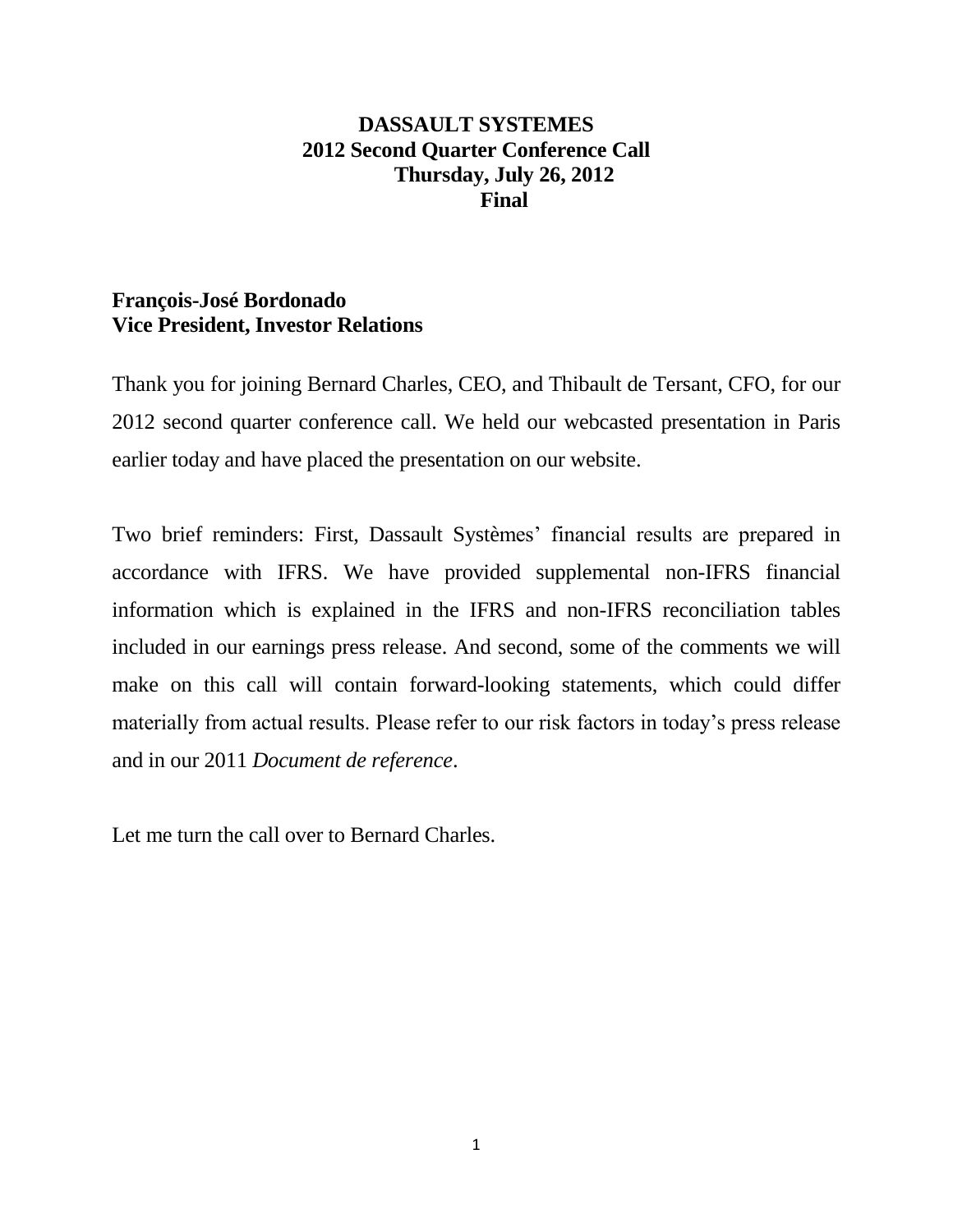# **Bernard Charles President and Chief Executive Officer**

#### **Introduction**

Thank you for joining us here and on the webcast held earlier in Paris. As you read from our earnings release, the second quarter had a very good new business dynamic – we saw it across all our major brands, regionally within our different sales channels and by the diversity of industries.

Today, I would like to discuss our performance, share with you some of the dynamics of our brands and wins, provide some color behind our advertising campaign for Dassault Systèmes, the 3DEXPERIENCE Company and underscore the opportunities we see arising from the acquisition of Gemcom and our new,  $12<sup>th</sup>$ industry, natural resources. So let me begin.

#### **Summary**

Dassault Systèmes delivered a strong quarter of growth.

- We expanded our customer relationships and entered into new ones leading to software revenue growth of 11 percent in constant currencies. Our investments in growing our sales channels capacity, particularly in indirect sales, are delivering results. Moreover, we are deepening our industry expertise in all our sales channels and this will bring significant additional value to us over time.
- Improving the management of our businesses and efficiency of our organization has enabled us to translate the revenue growth into operating leverage – resulting in an increase in our operating margin of 120 basis points.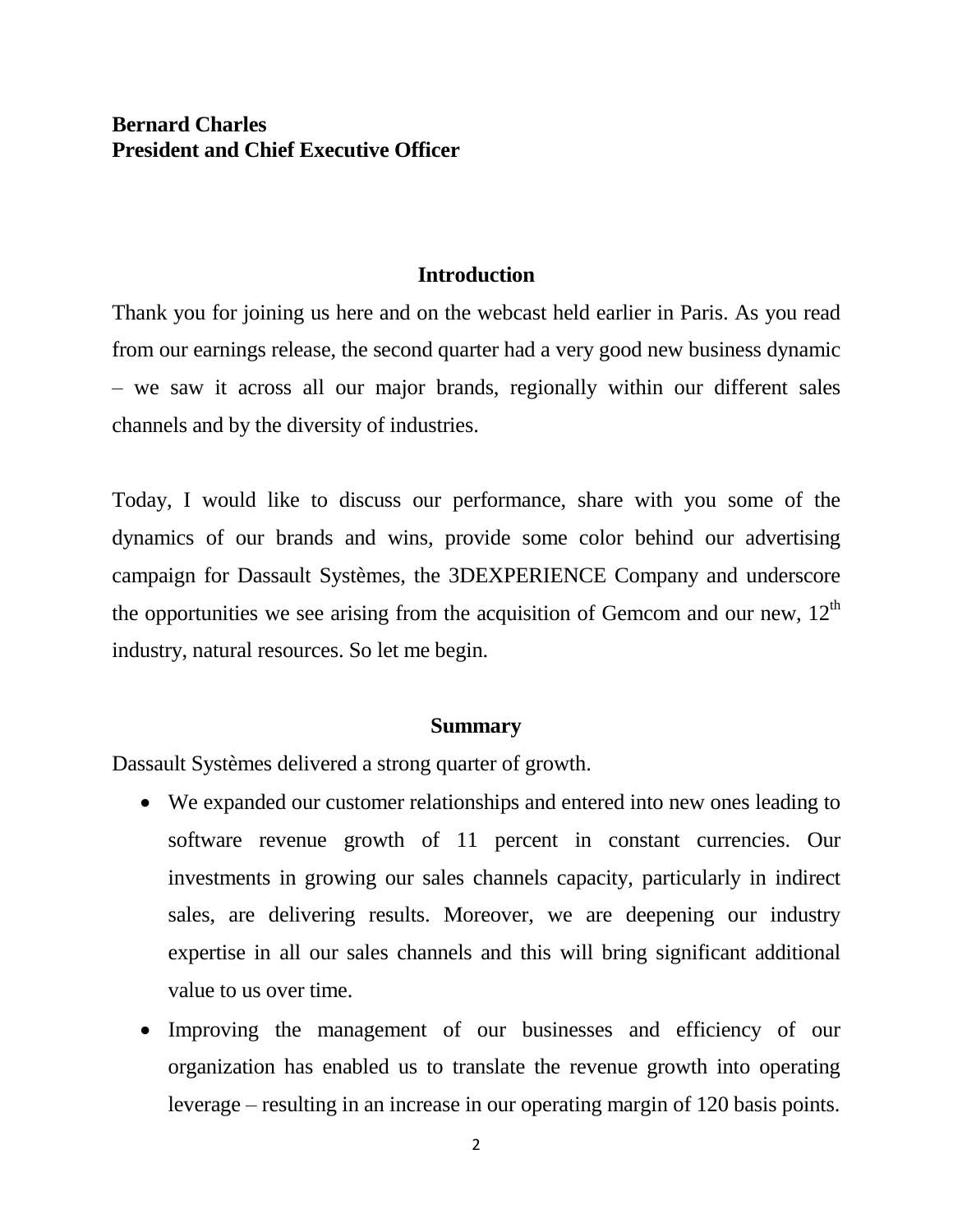- In combination we were able to grow our earnings per share by 19 percent.
- Importantly, while delivering growth I believe we have also strengthened our resiliency.

Since unveiling our 3DEXPERIENCE strategy in February I have spent a good deal of time meeting with our customers and sales partners. I see a growing level of interest in our 3DEXPERIENCE platform, and I see growing enthusiasm among our sales partners as they perceive the potential value our industry solutions experiences can bring to customers. We are supporting the launch of 3DEXPERIENCE with global events as well as with advertising which you may have read or viewed.

We advanced our dream of sustainable innovation for product, nature and life with the completion of the Gemcom acquisition in early July. We are now working with the natural resources industry under our new GEOVIA brand.

And finally, with our updated financial objectives for 2012 we are now approaching a new threshold, 2 billion euros in annual revenues. We reached the first billion in 2006 - after 25 years. And if we meet our objective this year, we will reach our second billion in 2012 – after six years.

## **Q2 2012 Business & Strategy Review**

## **Revenue by Product Line**

Looking at our results by product line:

 CATIA had very good new business dynamic in the quarter, with customers expanding their V5 usage, enriching their seat profile and adoption of V6 at a number of large accounts progressing. The activity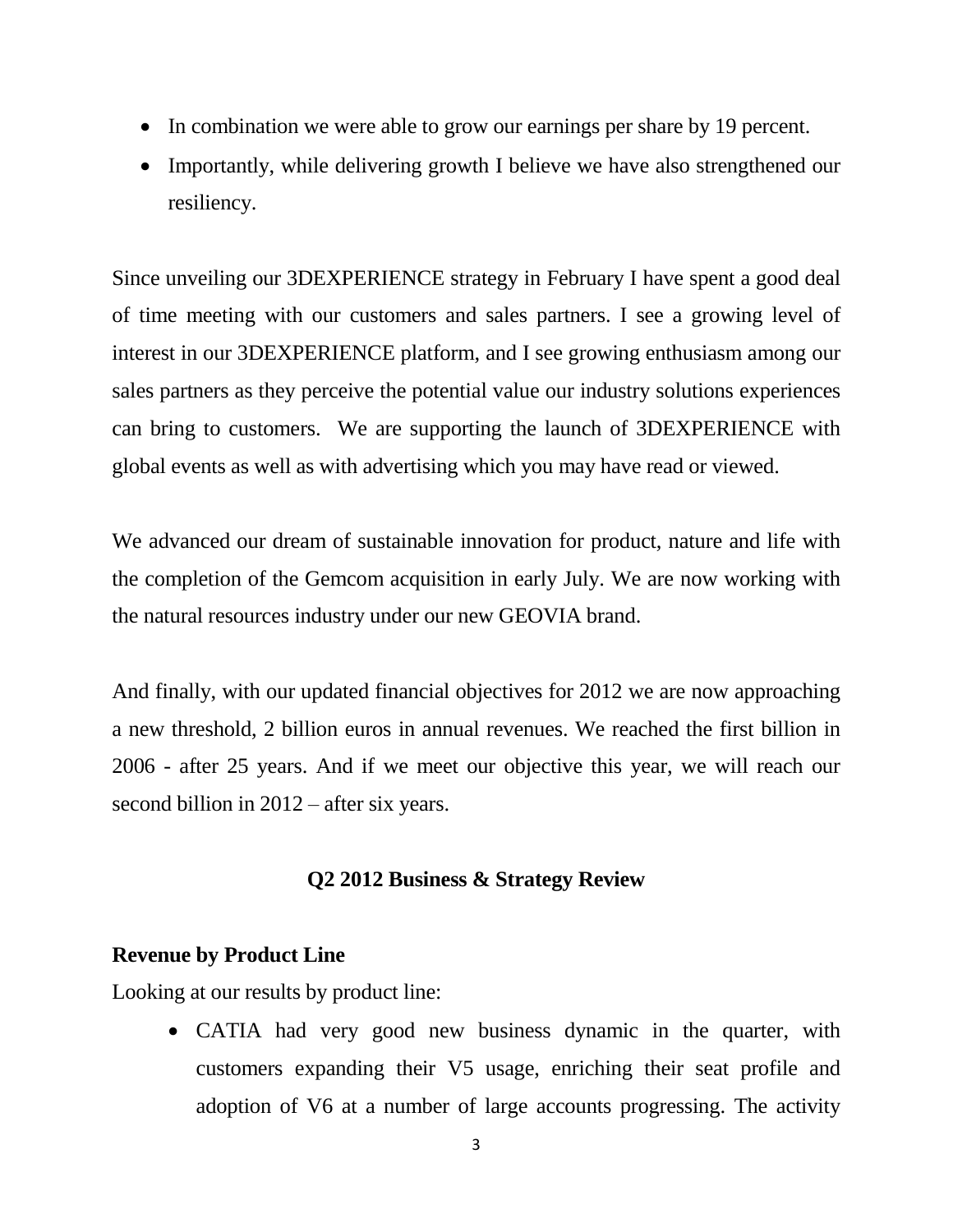resulted in double-digit new licenses revenue growth and double-digit growth in rental licensing.

- SOLIDWORKS had a good quarter all around seat growth, new licenses revenue and recurring revenue. SOLIDWORKS has grown its channel capacity during the year to keep up with the opportunity in front of it  $$ moving the world to 3D. So we are well positioned in the 3D modeling quadrant.
- Moving the COMPASS to virtual and reality our simulation software SIMULIA had the best results in our major brands. SIMULIA had a very good quarter, performing well in all geographic regions, thanks to its Finite element analysis and multi-physics capabilities. It also made nice progress in the quarter with its simulation lifecycle management software applications set, SLM applications. One SIMULIA customer example is Honda, who is using SIMULIA for optimizing in early design phases, nonlinear simulations, vibration noise and design iterations automation.
- ENOVIA is a key driver of our industry diversification. We had a number of wins this quarter, with revenue ramps in the future periods. It also had a nice increase in rental activity.

#### **V6 Performance**

During the quarter we had a number of new V6 transactions with companies in the aerospace & defense, high tech, energy, life sciences, consumer packaged goods & retail industry.

We also had repeat business with V6 customers including Renault, Jaguar Land Rover, Alstom and LG Electronics, among others.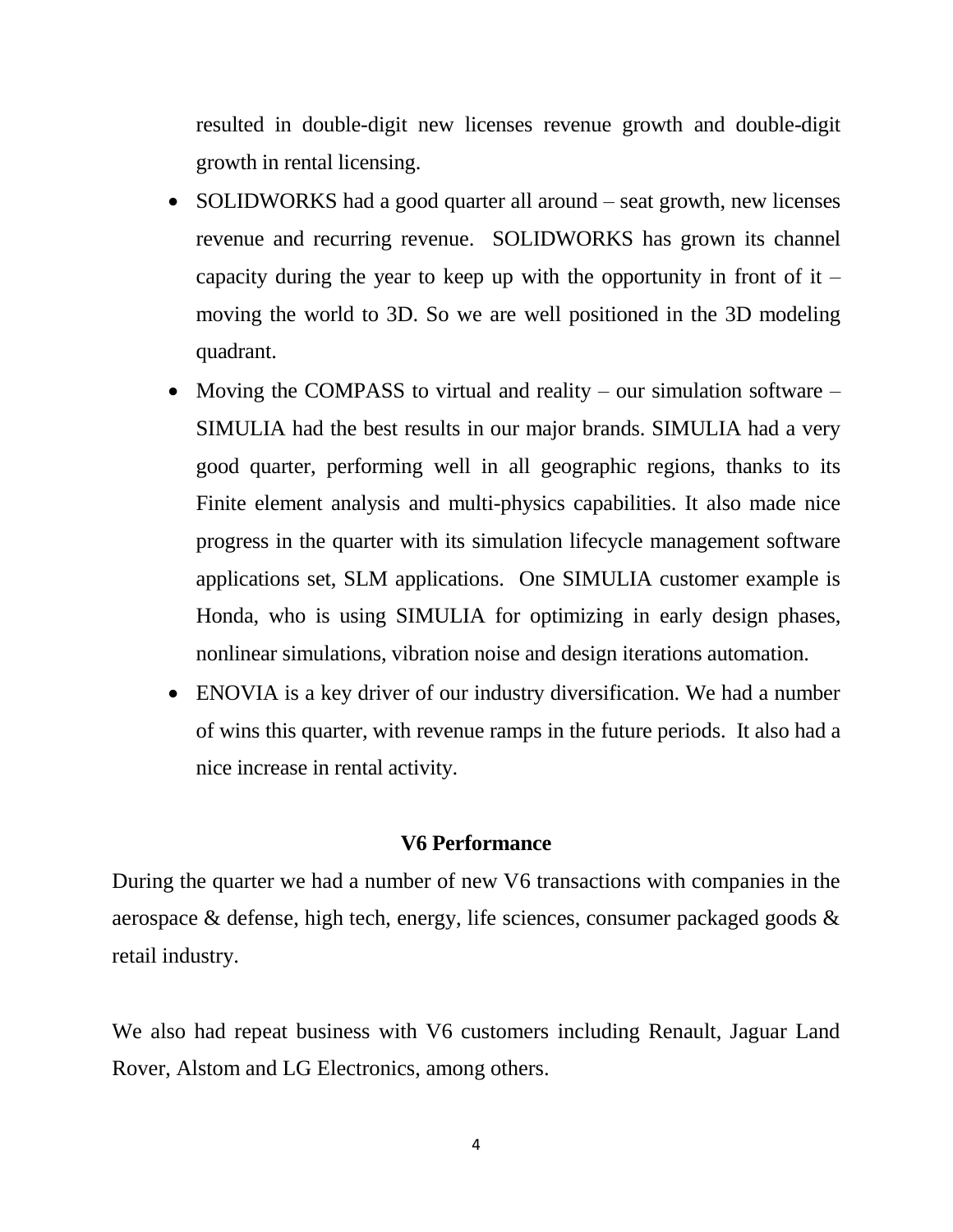V6 represented about 19% of the PLM new licenses revenue in the second quarter. In addition, a good portion of our services revenue is V6related.

In our presentation on our website I encourage you to look at the examples of our V6 work with companies such as Snecma of the Safran group selecting DELMIA V6 and Fujitsu Network Communications selecting ENOVIA V6 application.

We had a very nice multi-brand win in Korea this quarter with Posco, the leading steel producer in that country, who selected V6 with ENOVIA, DELMIA, SIMULIA and 3DVIA application. Posco sees the benefits of the 3DEXPERIENCE platform to support their growth strategy and accelerate the development of new plants, while using less resources and being more respectful of the environment.

# **Expanding Awareness of Dassault Systèmes, the 3DEXPERIENCE COMPANY**

In the second quarter we launched a global corporate advertising campaign, something we have really never done before. But we think now is the right time to support our new strategy, to support our ambitious growth plans and to support our sales channels as we work with more industries than at any moment in our history. We want companies and prospective partners to know who we are, the 3DEXPERIENCE company, and why we believe asking IF  $WE^{tm}$  is so vital for innovation in every industry.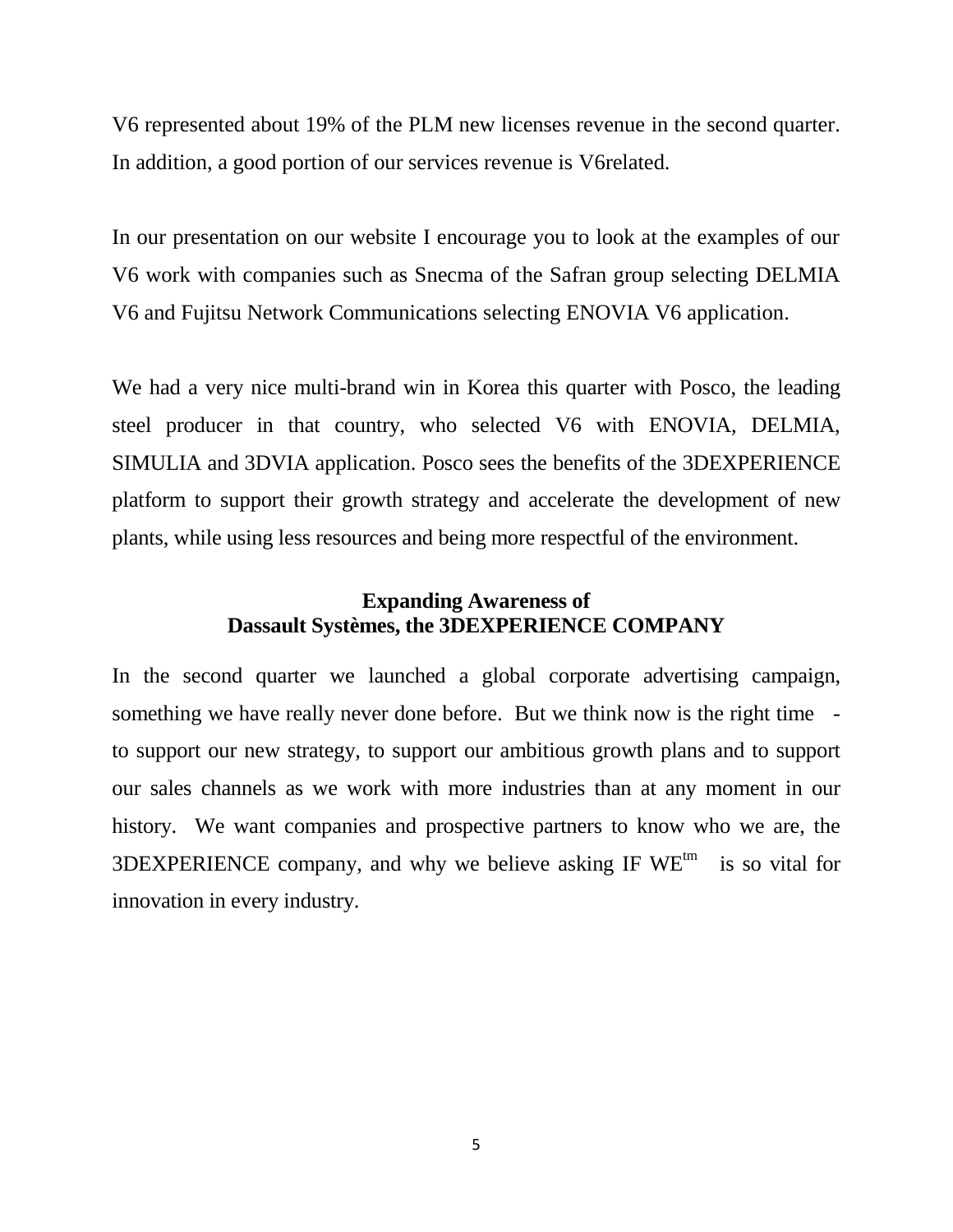# **Expanding to the Natural Resources Industry Completing Gemcom acquisition and creating a new brand, GEOVIA**

As we have discussed, one of the three elements of our dream is sustainable innovation for nature: to be able to model and simulate the planet by mastering geophysics.

We are beginning our effort around nature with the creation of a new brand, GEOVIA, with the acquisition of Gemcom, the global leader in mining industry software solutions, and with our decision to target a new industry, natural resources comprising the mining sector as well as water supply, oil and gas and other related sectors. So there is a good opportunity for growth for GEOVIA - first in Gemcom's current industry focus of mining; second, in expansion to these other sectors of the natural resources industry; and third, in the value of modeling and simulation of nature in connection with our core industries.

With respect to Gemcom's team, it is amazing fit - we have been working together for a relatively short period of time, and yet everyone understands each other so well. So welcome to Rick who is now heading up GEOVIA and to all the talented teams from Gemcom around the world.

Let me turn the call to Thibault now.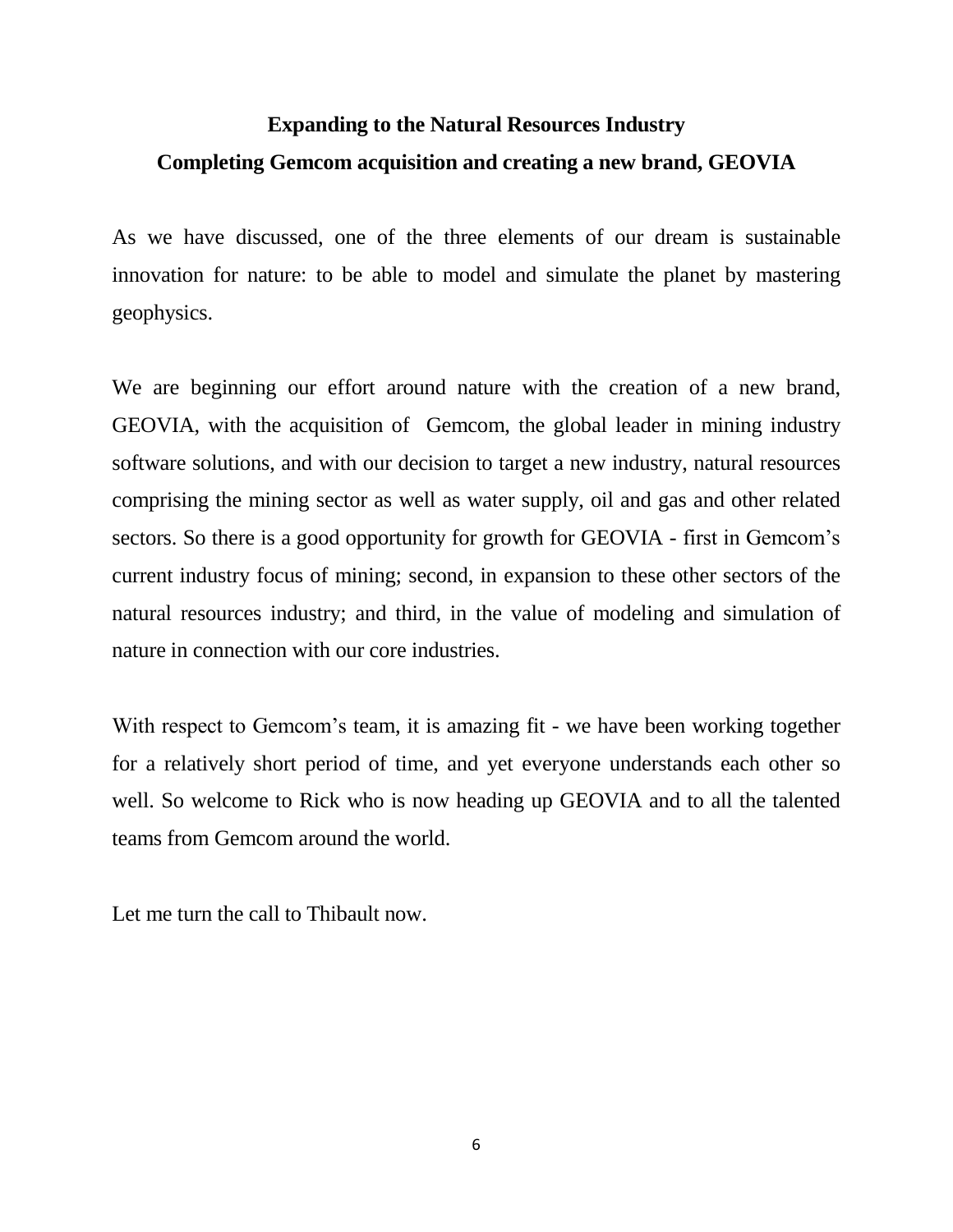## **Thibault de Tersant Senior EVP and CFO**

Good afternoon and good morning to all.

#### **IFRS/non-IFRS Differences**

My comments today are based upon our non-IFRS financial results. In our press release tables you can find the reconciliation of our non-IFRS to IFRS data. For revenue, the IFRS and non-IFRS figures are essentially identical for the 2012 and 2011 second quarter and first half.

As a reminder, revenue growth rates are stated in constant currencies.

#### **Second Quarter and First Half Summary**

- $\triangleright$  We had a very good second quarter of new business activity across our four largest brands – SIMULIA, CATIA, ENOVIA and SOLIDWORKS.
- $\triangleright$  New business came from a number of industries including aerospace, energy, high tech, industrial equipment, life sciences and transportation and mobility.
- $\triangleright$  Excluding currency effects, sales in the quarter came in about 8 million euros higher than our expectations. The outperformance came from recurring revenue.
- $\triangleright$  While the details of the second quarter are not identical compared to the first quarter, the revenue growth rates are. For the second quarter, software revenue was up 11% compared to 10% for the First Half and total revenue increased 10% for both periods – and the growth is all organic.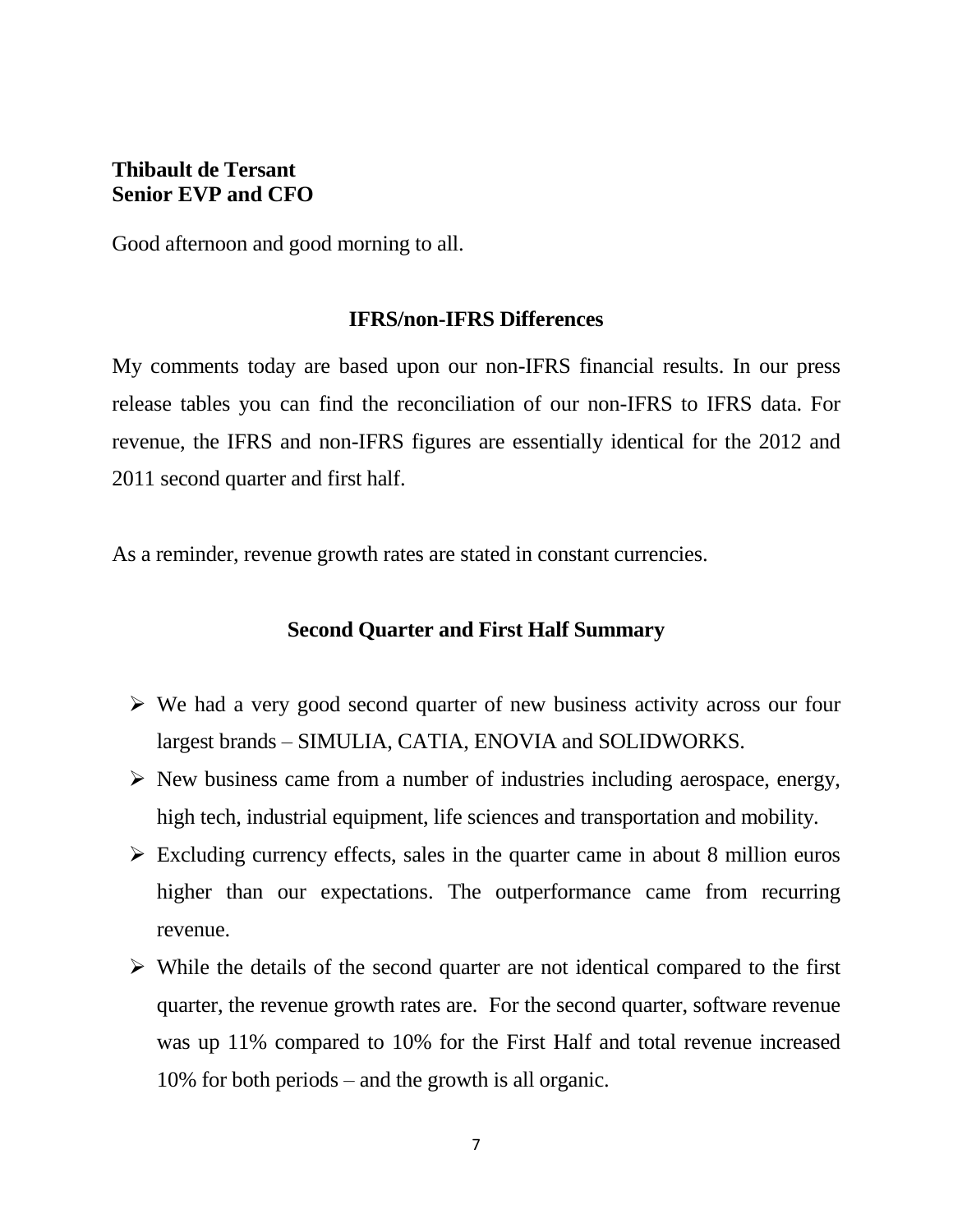- $\triangleright$  Double-digit, top-line growth in the second quarter translated into double-digit earnings per share growth, with non-IFRS EPS higher by 19%.
- $\triangleright$  Turning to our outlook, in large measure the revenue changes relate to perimeter expansion as we add Gemcom and divest a business partner activity, and to currency to reflect exchange rate evolutions. The smallest portion relates to a revenue upgrade, as I think we have been accurate in our assessment of customer activity.

Now, let me share a few details.

#### **Software Revenue Review: New Licenses and Recurring Software**

The best feel for new business activity in the quarter is reflected in new licenses revenue growth of 9 percent in combination with rental revenue growth of over 20 percent. Just a reminder again that all revenue related growth figures are in constant currencies;

We had strong recurring revenue results this quarter, with recurring revenue higher by 11 percent, driven by rental licensing with CATIA, ENOVIA and SIMULIA. In addition, about 3 points of the recurring revenue growth related to maintenance renewals activity from the first quarter for which the purchase orders were processed in the second quarter. So a portion of the recurring revenue would not be carried forward.

Maintenance renewals remained very healthy, and in fact among the highest that I recall.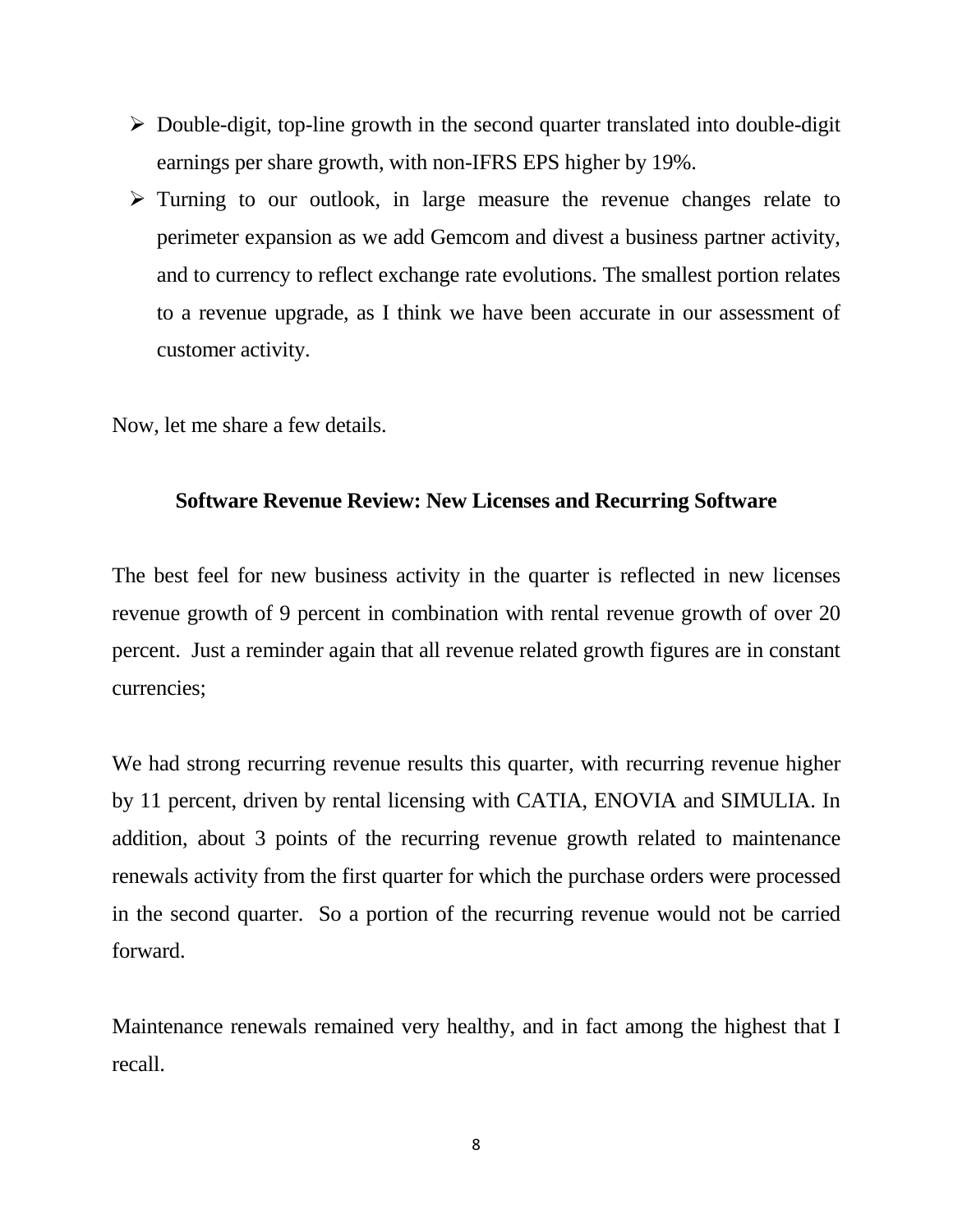#### **Regional Review**

Turning to a regional review, our strongest performance came from Europe thanks to broad-based strength across brands, and a good dynamic in a number of regional markets within Europe, including our largest, Germany, well supported by Nordics and France among others.

In Asia, we saw continued good growth in Korea and improvement in Japan. Activity was also good in a number of other regional markets. In China, growth rates moderated in comparison to the first quarter reflecting some seasonality. And in India there was a slowdown which may be related to a broader economic issue.

In the Americas, Professional sales channel results were solid and results in our Value Solutions channel are improving. In total, recurring revenue growth was in line. New licensing activity was lower than anticipated reflecting sales cycle extensions with some of our direct customers. There may be some deals postponed due to less confidence in the macro environment - we will have to see. We are working to capture the large opportunity we see in the Americas.

#### **Service Revenue and Margin**

Services growth moderated from the first quarter's growth rate of 11 percent to 6 percent as we completed some projects and as other V6 engagements move ahead but we are not yet at the recognition gates.

We saw an improvement in our gross margin to 5.1 percent compared to a negative 1.2 percent in the first quarter. And the service margin this quarter represents a significant progression compared to the year-ago period.

9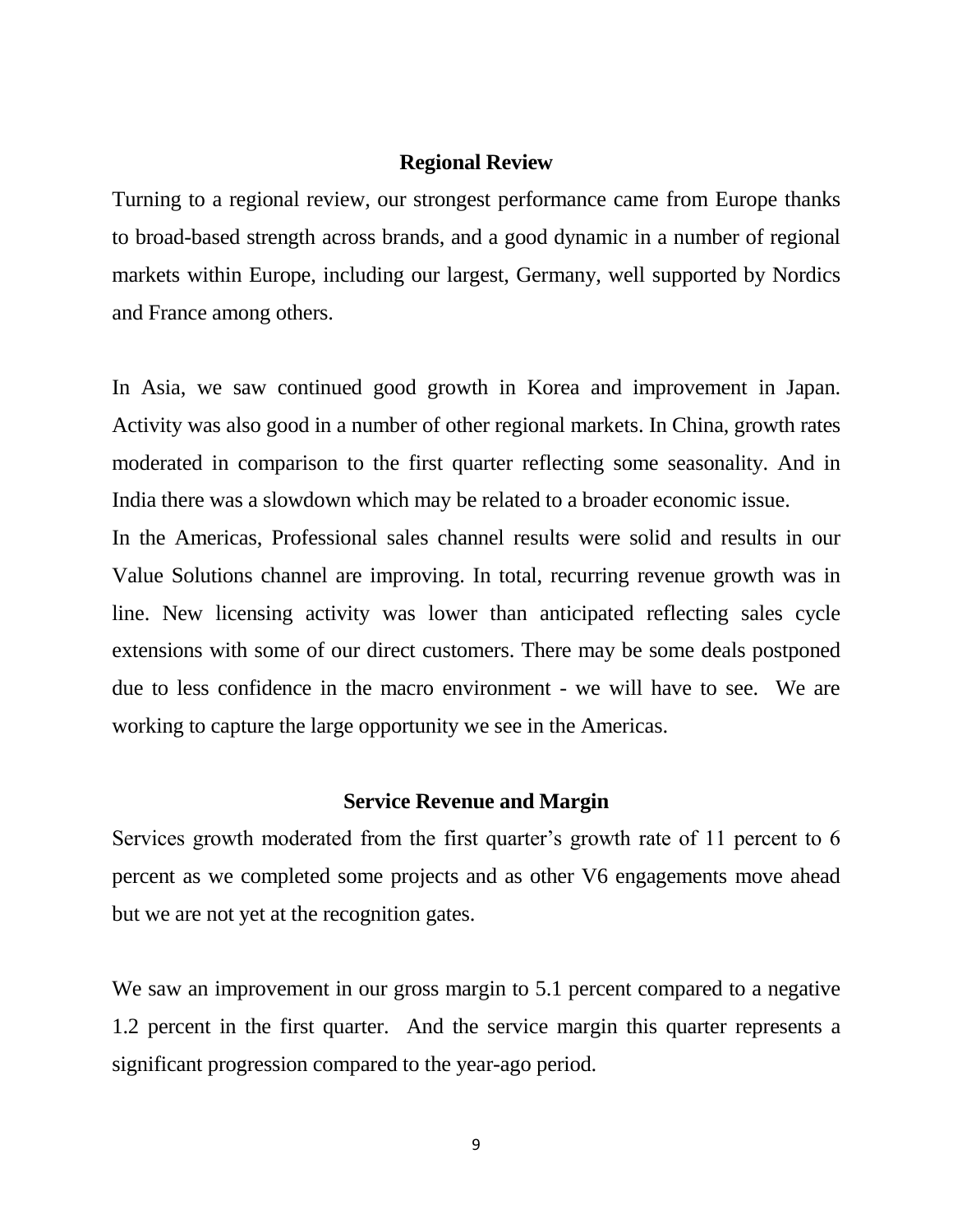#### **Operating Expenses**

Looking at operating expenses, excluding currency effects and the advertising campaign which commenced in the second quarter, the increase in operating expenses largely tracked average headcount growth, which was higher by 4.5 percent in comparison to the year-ago period As I gave the heads-up last quarter, we have about a 14 million euro increase in marketing and sales related to our global advertising campaign around 3DEXPERIENCE in the second quarter.

As I will review when we get to our financial objectives we have higher taxes in 2012 due to regulatory changes recently implemented – affecting us at the operating expense lines related to social charges and some local taxes – as well as at the income tax line.

## **Net Financial Position**

Turning now to a review of our cash flow and evolution of our net financial position, let me share a few key points.

Cash flow from operations was up 27 percent in the quarter to  $\epsilon$ 188 million. We benefited principally from higher earnings and a very positive evolution of working capital of 77 million euros thanks to work done on improving accounts receivable collections.

During the quarter we repurchased shares for a total cost of 72 million euros. And we paid cash dividends in the total amount of 87 million euros – let me remind you that shareholders saw a 30 percent increase in the dividend level this year and 52 percent over the last two years.

DSOs were at 77 days, seasonally lower than Q1 and similar to the year-ago period.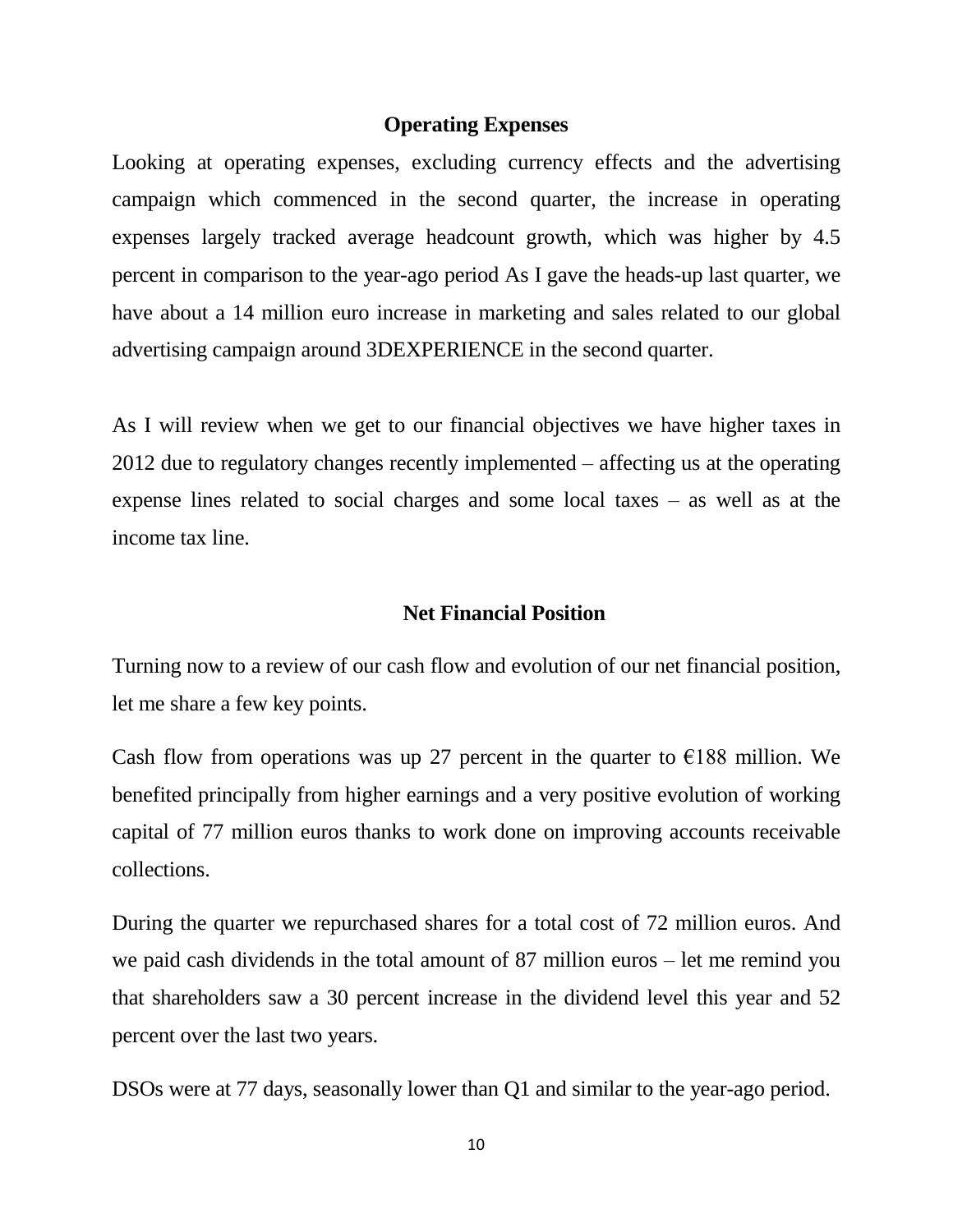Unearned revenues totaled 579 million euros, an increase of 18% since the start of the year.

## **2012 Financial Objectives**

Turning to our outlook for the year:

- First, we are increasing revenue to reflect 13 million euros of revenue improvement coming from the second quarter and an improved view of the third quarter.
- Second, we are updating for currency.
- Third, we are adding Gemcom, following the completion of the acquisition in early July and we are reflecting the divestiture of Transcat, our business partner operations in Germany.

Gemcom's contribution to revenue this year is expected to be about  $\epsilon$ 35 million and for earnings it should be accretive by about 6 cents.

With respect to earnings, we have an additional component and that is taxes. We anticipate a higher level of taxation which is impacting us at two levels: operating expenses with an increase in social charges and some local taxes and at the income tax level related to higher local taxes and income tax. For the full year 2012 the change in tax policies impacts us by about 7 million euros.

So, looking at our third quarter, our revenue objective is for growth of about 8 to 10 percent in constant currencies and earnings per share growth of 1 to 6 percent. And let me remind you that a portion of the recurring software revenue in the second quarter would not carry forward as it was essentially catch-up on first quarter maintenance renewals being processed.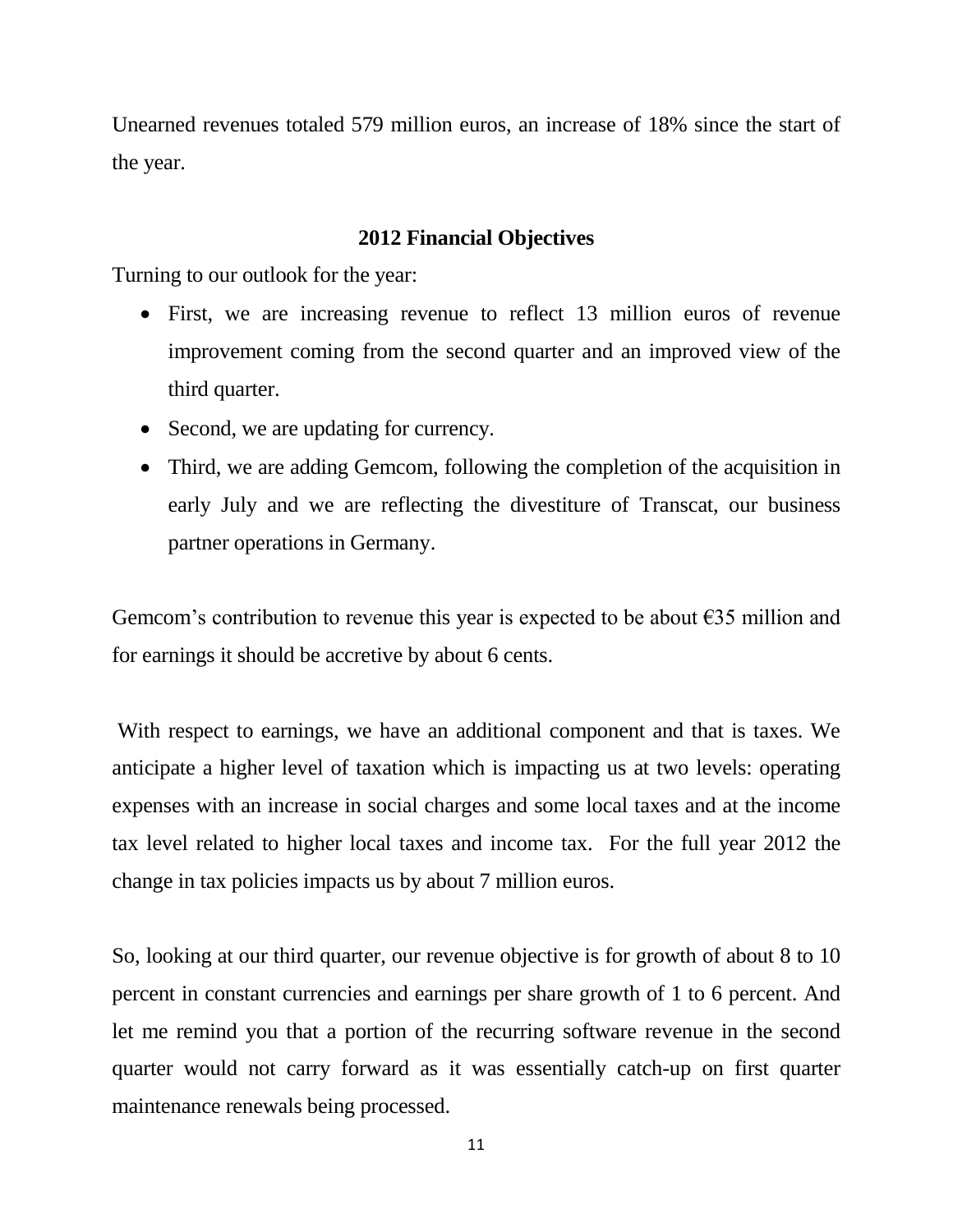For the full year, we are anticipating the following:

- Our revenue growth objective in constant currencies is now 8 to 9 percent, increasing by 1 percentage point at the mid-point;
- From a reported revenue perspective, we are adding 80 million euros to revenue, with 42 million euros for currency, 13 million for activity and a net 25 million euros perimeter effect. So we move to a reported revenue range of 1.99 billion to 2.01 billion euros for 2012.
- Based upon revenue and expense evolution, the non-IFRS operating margin should land near 31 percent;
- We are moving up our non-IFRS EPS objective by 10 cents to a range of 3.20 to 3.30 euros. This represents 10 to 13 percent growth. We have a bridge in our presentation but let me summarize briefly: the EPS benefits total 15 cents with about 9 cents from currency, 1 cent from higher activity, 5 cents of perimeter, net; and then we take away 5 cents for changing tax requirements.
- Our updated view of the non-IFRS effective tax rate for 2012 is about 34% increasing from 33%.
- To help you, I would assume a share count of 125.5 million.
- And our outlook is based upon a US dollar exchange rate of 1.30 to the euro for the third quarter and year and for the Japanese yen, an exchange rate of 110.0 for the third quarter and 107 for the year.

Let me turn the call back to Bernard now.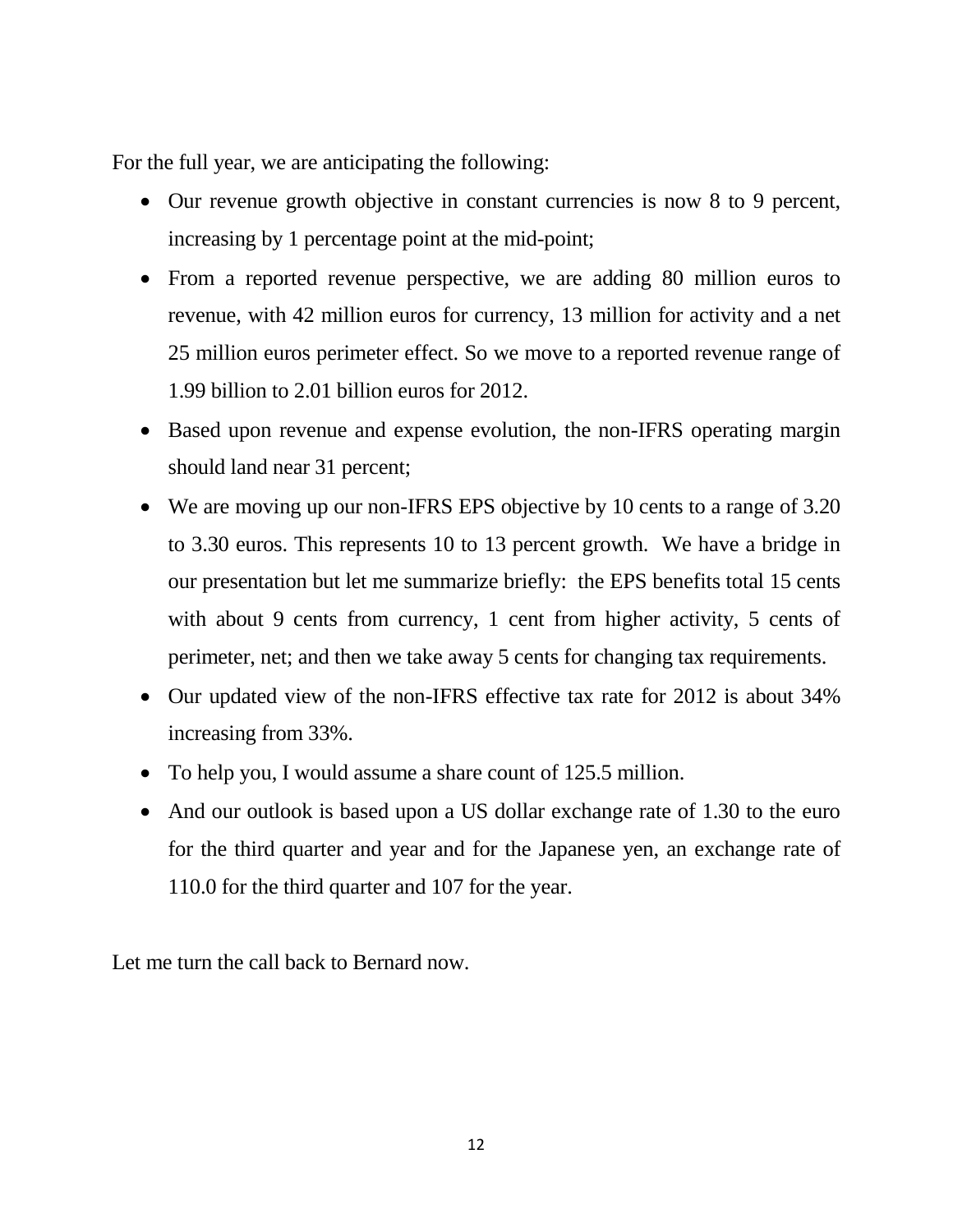# **Bernard Charles President and CEO**

#### **Summary**

As I think we have demonstrated today, Dassault Systèmes delivered a strong second quarter and first half. For both periods revenue increased double-digits and so did operating income, net income and earnings per share.

Thibault reviewed with you that we have increased confidence in our third quarter outlook and have reconfirmed that confidence - even increasing slightly our revenue objective. However, we remain cautious vis-à-vis the fourth quarter, taking into account the volatility of the economic environment globally.

You can see that we are building on our growth drivers for the mid-term by expanding our addressable market to nature with the Gemcom acquisition and the creation of the GEOVIA brand. Working together with our talented and experienced colleagues from Gemcom, we plan to leverage our technology and know-how for our mining customers, additional sectors of the natural resources industry as well as to create new industry-focused solutions for our core industries benefiting from geophysics.

More broadly, we are deepening our industry expertise across all sales channels and in research and development. Our Industry Solutions Experience rollout plan is under way. We are on the move to better articulate the strategic value we bring to our customers addressing what they value the most in their respective industries. Our